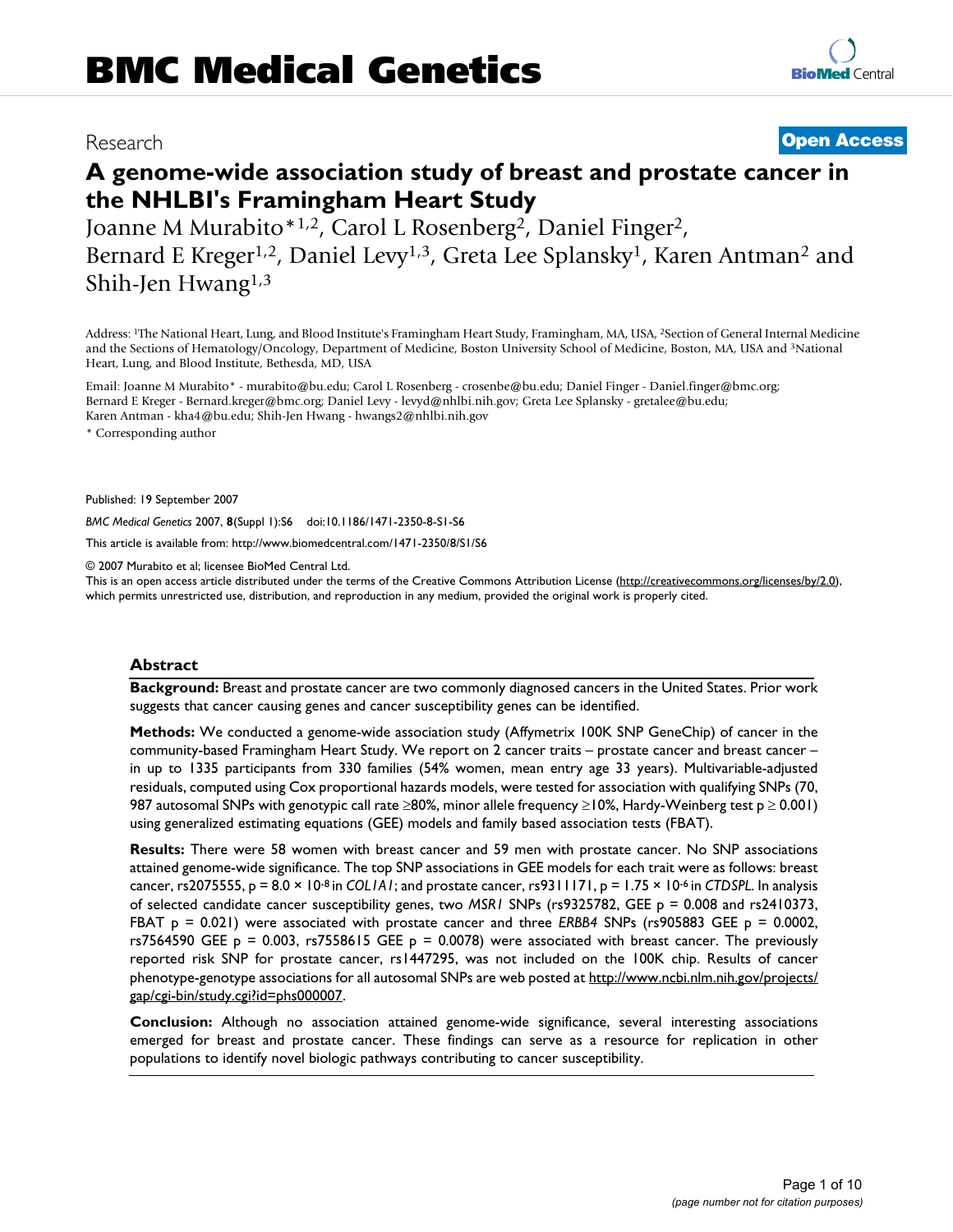#### **Background**

Breast and prostate cancer are the most frequently diagnosed cancers in women and men respectively with over 200,000 cases each of new breast and prostate cancer estimated for 2006 in the United States [1]. Furthermore, prostate cancer is the second leading cause of cancerrelated deaths in men and breast cancer is the second leading cause of cancer-related deaths in women. Family history is a well established risk factor for both breast and prostate cancer providing evidence for underlying genetic factors contributing to cancer occurrence. Accumulating research has identified a number of candidate genes and biologic pathways associated with increased susceptibility to cancer. However, even the most penetrant mutations, such as in *BRCA1* and *BRCA2*, account for only 5–10% of cases and are present in <1% of the general population. Genome-wide association studies (GWAS) provide a comprehensive approach to identification of genetic variants associated with cancer risk unconstrained by existing knowledge and may permit detection of common genetic variants each with small associated cancer risk but great public health impact. Reports from two recent GWAS demonstrated the importance of this approach with the discovery of novel loci for breast cancer susceptibility [2,3]. Four SNPs in the *FGFR2* gene were strongly associated with breast cancer and the association was confirmed in a sample of cases and controls derived from three additional studies [3].

We used the Framingham Heart Study (FHS) Affymetrix 100K SNP genotyping resource for GWAS of breast and prostate cancer phenotypes. The FHS offers the advantage of a prospective longitudinal family-based community sample with participants who have been well-characterized throughout adulthood with respect to risk factors and diseases, including cancer. We report results of two complementary strategies to identify genome-wide associations with cancer phenotypes: 1) a simple low p-value SNP ranking strategy; and 2) 100K SNP associations within candidate genes and regions previously reported to be associated with these cancers in humans.

#### **Methods**

#### *Study sample*

The genotyped study sample comprised 1345 Original cohort ( $n = 258$ ) and Offspring ( $n = 1087$ ) participants from the 330 largest FHS families. The Overview [4] provides further details of this sample. There were 250 participants in the sample with cancer (excluding nonmelanoma skin cancer) including 58 women with breast cancer, and 59 men with prostate cancer. The Boston University Medical Center Institutional Review Board approved the examination content of Original Cohort and Offspring examinations. All participants provided written informed consent including consent for genetic studies.

#### *Cancer phenotype definitions and residual creation*

The 5209 Original Cohort participants have been examined biennially since study inception in 1948 and the 5124 Offspring Cohort participants (children of the Original Cohort and spouses of the children) have been examined approximately every 4 years since enrollment in 1971. Cancer cases were identified at routine examinations or by health-history updates for participants who did not attend an examination. Medical records were reviewed by two independent reviewers (BEK, GLS). The vast majority of cancers were confirmed by pathology reports; <3.4% of cancer cases were based on death certificate or clinical diagnosis alone. The 1976 World Health Organization ICD-O coding was used to classify all primary cancers. Hence, topography, location (subdivision of site), histology or morphology (cell histopathology), behavior (degree of malignancy), and grade (histological grading & differentiation) were recorded along with date of diagnosis. Cancer cases reviewed through December 31, 2005 were included in this study. The proportion of women and men in the study sample with breast (8%) and prostate cancer (9%) respectively was similar to that in the full FHS sample.

Cox proportional hazards models were used to generate martingale residuals using the PHREG procedure in SAS to perform the regression analysis of time from study entry to cancer diagnosis or last contact free of cancer. Breast cancer was examined in women only and models were cohort-specific and adjusted for 1) age at entry and 2) age, parity, and body mass index at study entry. For prostate cancer, in men only, models were cohort-specific and adjusted for age at entry.

#### *Genotyping*

Affymetrix 100K SNP GeneChip genotyping and the Marshfield STR genotyping performed by the Mammalian Genotyping Service [http://research.marshfieldclinic.org/](http://research.marshfieldclinic.org/genetics) [genetics](http://research.marshfieldclinic.org/genetics) are described in the Overview [4]. SNPs were excluded if minor allele frequency <0.10 (n = 38062); genotypic call rate <0.80 (n = 2346); Hardy Weinberg equilibrium test  $p < 0.001$  (n = 1595). There were 70,987 autosomal SNPs available for analysis after the exclusions.

#### *Statistical Analysis*

The statistical methods for genome-wide association analyses are described in detail in the Overview [4]. While there are various suggested methods for interpretation of genome-wide significance, we chose to use a conservative  $(p < 0.05/10^{-6} = 5 \times 10^{-8})$  threshold to define genomewide significance for this report.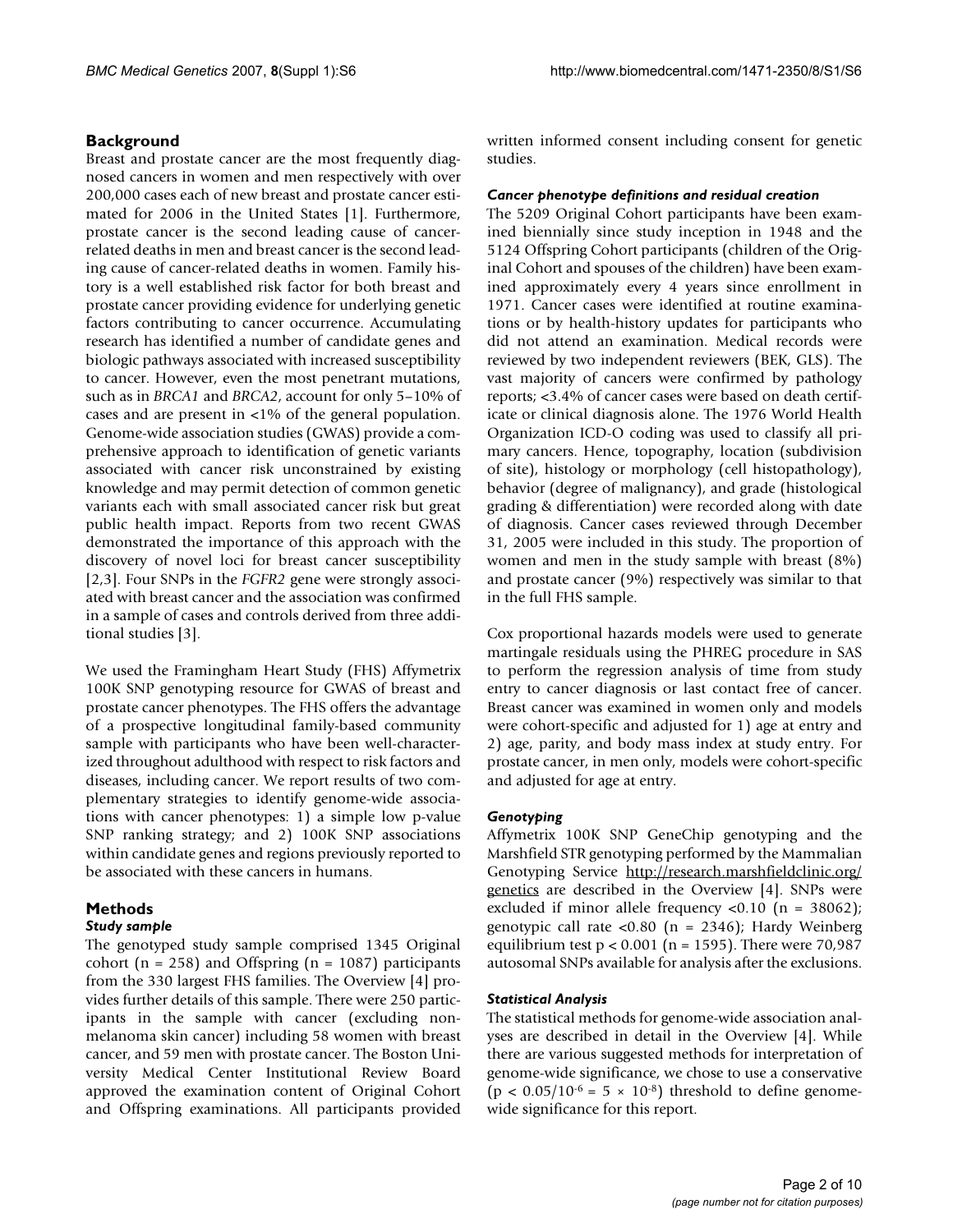#### *Association*

All cancer residual traits listed in Table 1 were computed using Cox proportional hazards models. The full set of FHS participants with the phenotype were used to create the residuals. The residuals were used to test for association between the genotyped subset of participants and the SNPs using family-based association test (FBAT) and generalized estimating equation (GEE) models. FBAT analyses were restricted to at least 10 informative families. The GEE tests tended to give an excess of very small p-values over what would be expected (see Overview [4]).

#### *SNP prioritization*

We used several strategies to prioritize SNPs associated with cancer traits. First, we used an untargeted approach whereby SNP associations were ranked according to the strength of the p-value for each trait. Next we identified candidate genes reported to be associated with each cancer trait from review of the literature. Candidate genes were selected by searching PubMed (using susceptibility, gene, cancer and (breast or prostate) as keywords, last accessed 08-15-06), and the Entrez Gene and Online Mendelian Inheritance in Man resources, as well as recent text books. All available 100K SNPs in or near the a priori selected candidate genes were investigated for association with cancer traits. Finally for prostate cancer, we also examined SNP associations in the region on chromosome 8 (8q24) previously reported to be associated with prostate cancer in Icelandic families and confirmed in three case-control series [5] and African American men [6]. Further, for prostate cancer we examined the overlap in SNP associations in our study and the top 500 ranked SNPs from the Cancer Genetics Markers of Susceptibility (CGEMS) project sponsored by the National Cancer Institute. Because CGEMS used an Illumina platform for genotyping and the genotyping used in this study was performed with an Affymetrix platform, the gene\_symbol from the UCSC annotation was used to link with CGEMS

top 500 SNP list. Using this method, 1487 SNPs in FHS 100K (including SNPs with MAF < 0.1) correlated with the CGEMS top 500 SNPs related to a known gene.

SNPs were annotated with the UCSC genome browser tables using the May 2004 assembly [http://](http://genome.ucsc.edu/) [genome.ucsc.edu/\[](http://genome.ucsc.edu/)7,8]. All genes within 60 kb of the top ranked SNPs were identified. The physical location of the SNPs was based on Build 35 of Genome for this report; however, the 100K web browser was based on Build 36.

#### **Results**

The cancer phenotypes available in the FHS 100K SNP resource, including details of the sample size, number of cancer events, and covariate adjustment for each trait are listed in Table 1. In this report, we consider only two phenotypes: breast cancer in women (multivariable-adjusted) and prostate cancer in men. Among participants in the 100K sample the mean age at breast cancer diagnosis was 59 years (range 35 to 83 years) in Offspring Cohort women and 70 years (range 35 to 97 years) in Original Cohort women; the mean age at prostate cancer diagnosis was 66 years (range 43 to 85 years) in Offspring Cohort men and 76 years (range 53 to 95 years) in Original Cohort men.

For each of the cancer phenotypes, Table 2 provides the top 15 SNPs ranked in order by lowest p-value for the GEE models and for the FBAT models (all SNP associations can be viewed on the web) [9]. None of the SNP associations achieved genome-wide significance ( $p < 5 \times 10^{-8}$ ) [4]. However, for prostate cancer, the top SNP in GEE models, rs9311171, is in *CTDSPL* (CTD {carboxy-terminal domain, RNA polymerase II, polypeptide A} small phosphatase-like), a gene that may play a role in tumor suppression [10].

|  |  | Table 1: Cancer Phenotypes for the Framingham Heart Study 100K Analyses |  |  |
|--|--|-------------------------------------------------------------------------|--|--|
|--|--|-------------------------------------------------------------------------|--|--|

| Phenotype*                                          | <b>Traits</b> | Number of<br>participants | <b>Events</b> | Adjustment (database phenotype variable name)                                                            |
|-----------------------------------------------------|---------------|---------------------------|---------------|----------------------------------------------------------------------------------------------------------|
| All Cancer* (excluding<br>non-melanoma skin cancer) |               | 1335                      | 250           | Cohort- and sex-specific<br>I. age at study entry (allcancer I)                                          |
|                                                     |               |                           |               | 2. multivariable adjusted for age, body mass index, and cigarette smoking at<br>study entry (allcancer2) |
| Breast Cancer (women)                               |               | 723                       | 58            | Cohort-specific                                                                                          |
|                                                     |               |                           |               | I. age at study entry (breastcancer I)                                                                   |
|                                                     |               |                           |               | 2. multivariable adjusted for age, parity, and body mass index at study entry<br>(breastcancer2)         |
| Prostate Cancer (men)                               |               | 617                       | 59            | Cohort-specific                                                                                          |
|                                                     |               |                           |               | I. age at study entry (prostatecancer I)                                                                 |

Residuals from these models were used as traits to test for association with SNP genotypes. All residuals created using Cox Proportional Hazards regression. Cancers ascertained through December 31, 2005

\*All SNP associations for all phenotypes in the table including all cancer are available on the web [http://www.ncbi.nlm.nih.gov/projects/gap/cgi-bin/](http://www.ncbi.nlm.nih.gov/projects/gap/cgi-bin/study.cgi?id=phs000007) [study.cgi?id=phs000007](http://www.ncbi.nlm.nih.gov/projects/gap/cgi-bin/study.cgi?id=phs000007)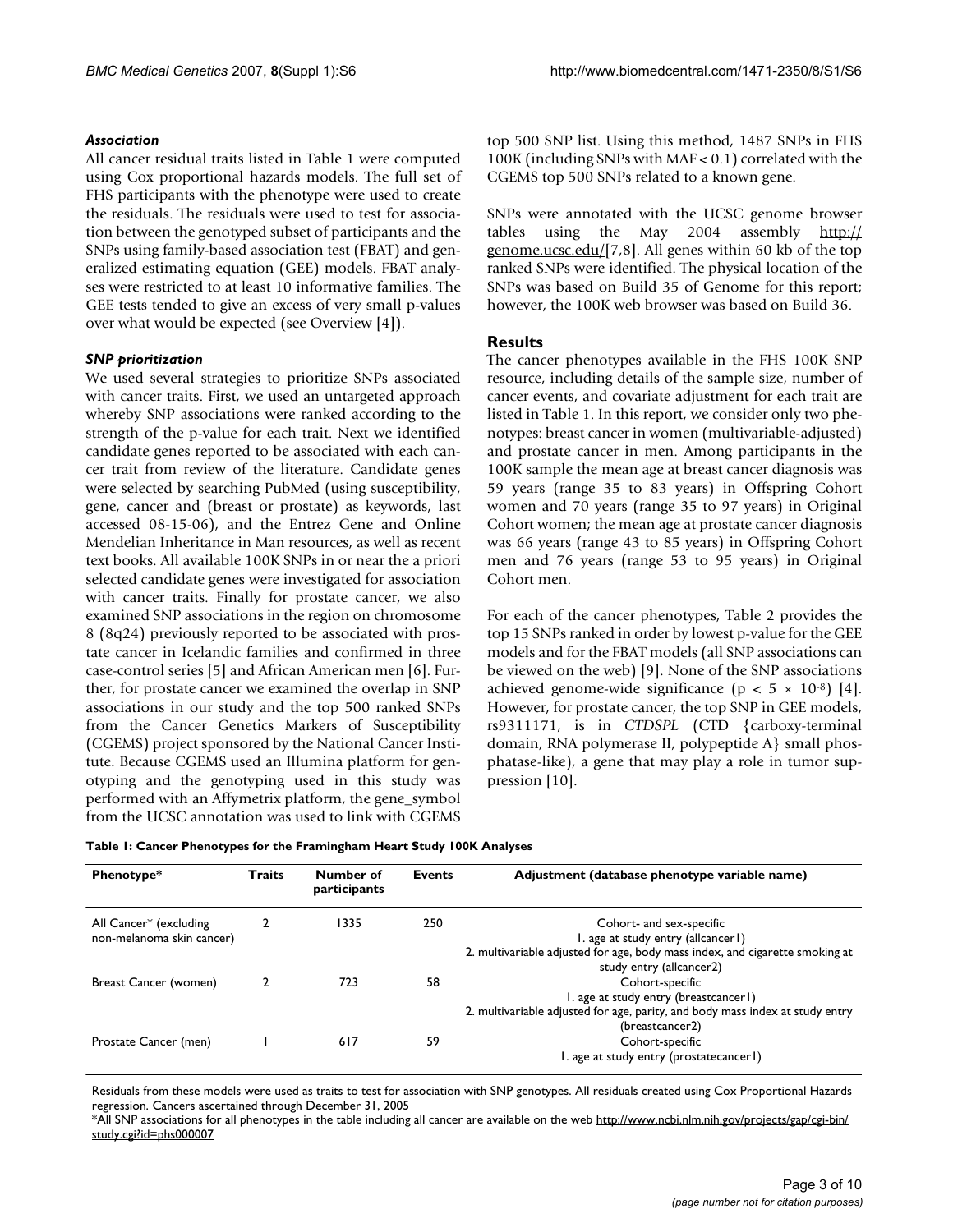There were several additional associations not listed in Table 2 that were of interest. For prostate cancer, in GEE models rs906304 (rank 27, p = 0.000067), is in *NCOR2* also known as *SMRT*. SMRT levels have been reported to be elevated in prostate cancer cells, and result in suppression of anti-proliferative target gene actions for the vitamin D receptor [11,12]. In FBAT models, for prostate cancer SNP rs255561 (rank 17,  $p = 0.00039$ ), is near *XRCC4*, a gene that plays a role in DNA repair and rs1897676 (rank 50, p = 0.0012), is in *PTPRD*. Protein tyrosine phosphatases are signaling molecules involved in the regulation of a variety of cellular processes including cell growth, differentiation, mitotic cycle, and oncogenic transformation [13]. For breast cancer in GEE models rs4146372 (rank 31, p = 0.00007), is near *RAB21*, SNP rs9307561 (rank 40, p = 0.0001), is near *FAT4*, and rs10512849 (rank 46, p = 0.00014), is in *FGF10*. These genes appear to play biologic roles in a variety of processes including tumor growth and suppression [13,14]. In FBAT models, for breast cancer  $rs2836391$  (rank 46,  $p =$ 0.0012), is in *ERG*, an oncogene important in the development of prostate cancer [15,16].

Our second strategy was to identify from the literature candidate genes implicated in breast and prostate cancer susceptibility (see Additional data file 1). For prostate cancer, we identified 63 candidate genes. Twenty of these candidate genes had from 1 to 20 SNPs on the 100K chip whereas the remaining genes had no SNP coverage on the chip. For breast cancer, 75 potential candidate genes were identified, 28 of these genes had between 1 and 35 SNPs on the 100K chip and the remaining candidate genes were not covered on the chip. Two SNPs in *MSR1* (rs9325782, GEE  $p = 0.008$  and rs2410373, FBAT  $p = 0.021$ ) were associated with prostate cancer and three SNPs in *ERBB4*  $(rs905883$  GEE  $p = 0.0002$ ,  $rs7564590$  GEE  $p = 0.003$ , rs7558615 GEE  $p = 0.0078$ ) were associated with breast cancer (Table 3). For prostate cancer, a region on chromosome 8q24 was recently reported to be associated with prostate cancer risk in Icelandic men and confirmed in three case-control series of men of European ancestry and African American men [5,6]. There were a total of 64 SNPs on the 100K chip in this 8q24 region (128 to 129.3 Mb interval). However, the reported risk SNP, rs1447295, was not included on the 100K chip and none of the 64 available SNPs were in linkage disequilibrium with the risk SNP. Five other SNPs in this region were associated with prostate cancer with a GEE or FBAT p-value < 0.01 (Table 4).

The National Cancer Institute commenced the CGEMS [17] initiative to conduct genome-wide association studies to identify genetic factors related to prostate and breast cancer. We examined overlap between the top 500 ranked SNPs for prostate cancer in CGEMS phase 1a [18] and the results of the FHS 100K GWAS analysis for prostate cancer. The physical position of the SNP was used to detect overlapping associations and the results are shown in Table 5. Of note, many of the associations in Table 5 are in SNPs with very low minor allele frequencies and the results are presented according to minor allele frequency. *WWOX* gene, a tumor suppressor gene, that has been reported to play a role in prostate cancer [19], showed evidence of association ( $rs3751832$ ,  $p = 0.0009$ ) in our study sample.

### **Discussion**

Breast and prostate cancer are the two most frequently diagnosed cancers in the United States and result in substantial morbidity and mortality [1]. A number of breast and prostate cancer susceptibility genes and chromosomal regions have been identified [2,3,5,20-34]. However, currently known genes account for only a fraction of the familial aggregation of breast cancer [25] and few prostate cancer susceptibility genes have even been identified. Risk for these cancers is likely mediated through variation in many genes, each conferring a relatively small risk for the disease. Genome-wide association studies provide an opportunity to discover novel genes and pathways that play a causal role in cancer occurrence and in turn may lead to new therapies for the prevention and treatment of cancer. Finding genetic associations with breast and prostate cancer risk that are robust across multiple studies may facilitate the identification of high risk individuals who can be targeted for early screening and preventive interventions.

We report GWAS results for breast cancer and prostate cancer phenotypes in a community-based sample of adults from two generations of the same families. Although none of the SNP associations achieved genomewide significance in GEE or FBAT models, this resource has the potential to detect novel cancer susceptibility genes and to explore the relevance of promising candidate gene associations to human cancer. Our results can be compared to those from other genome-wide association studies such as the National Cancer Institute's CGEMS [17]. Although the two studies used different genotyping platforms limiting overlap in the SNPs examined, we were able to determine the physical position of the SNPs. Using this strategy, SNPs in the *ERRB4* gene (CGEMS DSSNP\_ID rs2371438 and FHS 100K SNP rs10497958) were associated with prostate cancer. ErbB proteins are widely expressed in prostate cells [35] and may play a role in tumor development, growth and progression in human prostate cancer [36,37]. We also examined the 8q24 region previously associated with prostate cancer risk. CGEMS investigators recently reported a second independent risk SNP (rs6983267) within the 8q24 strongly associated with prostate cancer [34]. The Affymetrix 100K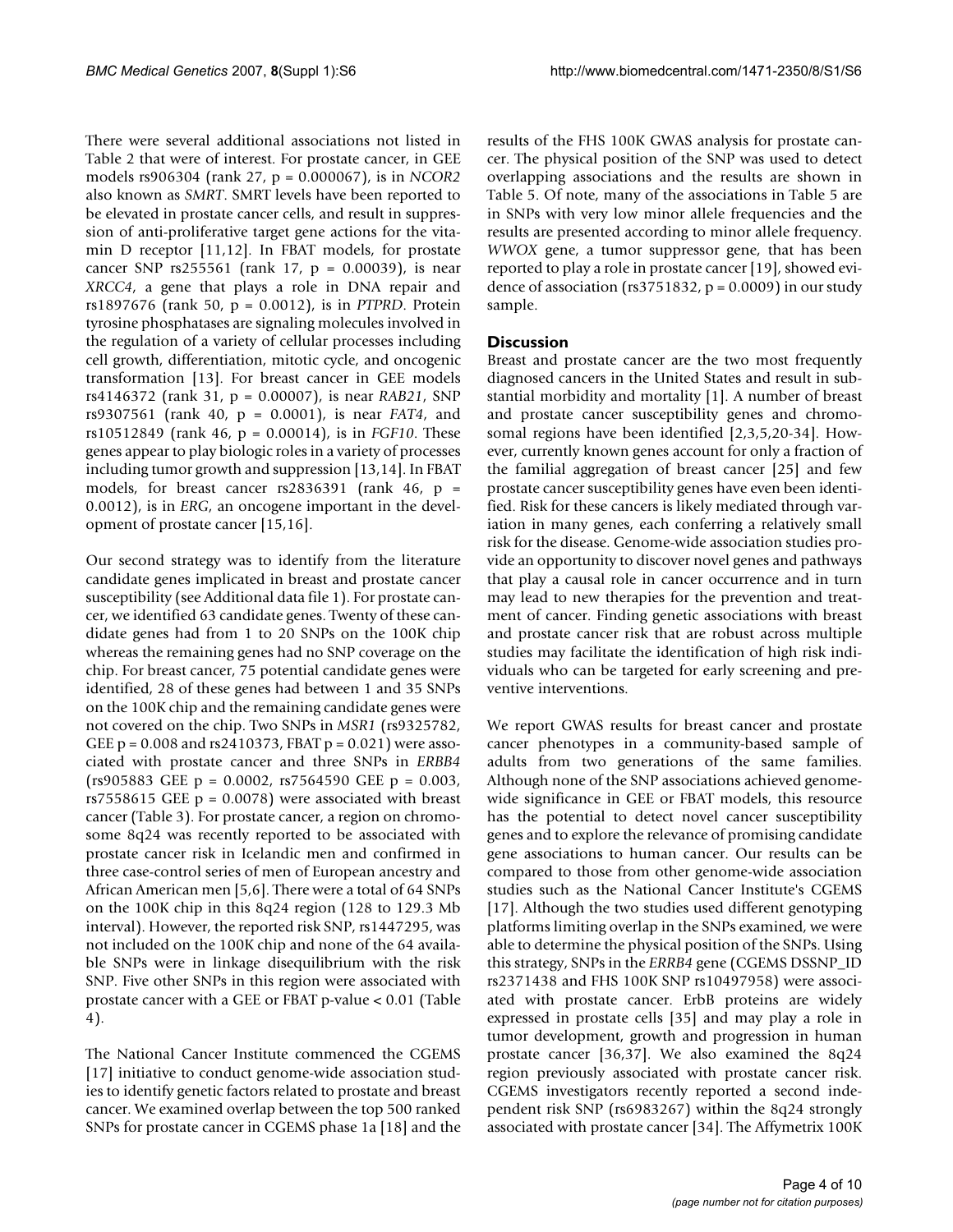| Chr<br><b>Physical Position</b><br><b>GEE p-value</b><br><b>FBAT p-value</b><br><b>SNP</b><br><b>BREAST CANCER</b><br>$8.3 \times 10^{-8}$<br>rs2075555<br>17<br>45,629,290<br>0.157<br>5<br>$5.0 \times 10^{-7}$<br>0.114<br>rs6556756<br>163,821,858 | <b>Gene region</b><br>(within 60 kb)<br><b>COLIAI</b><br>ABCC4<br><b>GRIK I</b> |
|--------------------------------------------------------------------------------------------------------------------------------------------------------------------------------------------------------------------------------------------------------|---------------------------------------------------------------------------------|
|                                                                                                                                                                                                                                                        |                                                                                 |
|                                                                                                                                                                                                                                                        |                                                                                 |
|                                                                                                                                                                                                                                                        |                                                                                 |
|                                                                                                                                                                                                                                                        |                                                                                 |
| rs   154865<br>12<br>$6.6 \times 10^{-7}$<br>0.052<br>72,276,104                                                                                                                                                                                       |                                                                                 |
| 0.287<br>rs1978503<br>18<br>51,815,280<br>$9.66 \times 10^{-7}$                                                                                                                                                                                        |                                                                                 |
| rs1926657<br>$\overline{13}$<br>94,672,957<br>$1.9 \times 10^{-6}$<br>0.072                                                                                                                                                                            |                                                                                 |
| 7<br>0.590<br>rs10263639<br>66,503,417<br>$2.7 \times 10^{-6}$                                                                                                                                                                                         |                                                                                 |
| $\overline{2}$<br>0.077<br>rs10490113<br>59,410,998<br>$4.7 \times 10^{-6}$                                                                                                                                                                            |                                                                                 |
| 21<br>0.064<br>rs458685<br>30,099,382<br>$6.0 \times 10^{-6}$                                                                                                                                                                                          |                                                                                 |
| rs1876206<br>15<br>46,687,878<br>0.742<br>$6.0 \times 10^{-6}$                                                                                                                                                                                         | <b>FBN I</b>                                                                    |
| 5<br>rs9314033<br>$1.2 \times 10^{-5}$<br>0.058<br>163,822,784                                                                                                                                                                                         |                                                                                 |
| 7<br>$1.3 \times 10^{-5}$<br>0.245<br>rs10486490<br>25,846,789                                                                                                                                                                                         |                                                                                 |
| 5<br>rs9325024<br>$1.7 \times 10^{-5}$<br>0.112<br>146, 185, 979                                                                                                                                                                                       | PPP2R2B                                                                         |
| 0.470<br>rs1294255<br>$\mathbf{I}$<br>229,808,093<br>$1.9 \times 10^{-5}$                                                                                                                                                                              |                                                                                 |
| 3<br>0.189<br>rs10513754<br>178,681,862<br>$2.8 \times 10^{-5}$                                                                                                                                                                                        |                                                                                 |
| rs10501093<br>$\mathbf{H}$<br>0.066<br>27,946,695<br>$3.0 \times 10^{-5}$                                                                                                                                                                              | KIF18A                                                                          |
| <b>PROSTATE CANCER</b>                                                                                                                                                                                                                                 |                                                                                 |
| 3<br>37,971,481<br>$1.8 \times 10^{-6}$<br>0.392<br>rs9311171                                                                                                                                                                                          | <b>CTDSPL</b>                                                                   |
| $\overline{13}$<br>0.071<br>rs1529276<br>102,726,008<br>$1.8 \times 10^{-6}$                                                                                                                                                                           |                                                                                 |
| rs10498792<br>6<br>0.285<br>$3.0 \times 10^{-6}$                                                                                                                                                                                                       | <b>PKHD1</b>                                                                    |
| 51,774,590                                                                                                                                                                                                                                             |                                                                                 |
| 5<br>83,021,495<br>$3.1 \times 10^{-6}$<br>0.305<br>rs4466137                                                                                                                                                                                          | <b>HAPLN1</b>                                                                   |
| 3<br>0.002<br>rs345013<br>146,656,486<br>$5.1 \times 10^{-6}$                                                                                                                                                                                          |                                                                                 |
| 8<br>0.002<br>rs10505137<br>111,210,785<br>$1.3 \times 10^{-5}$                                                                                                                                                                                        |                                                                                 |
| 3<br>rs1873038<br>175,020,343<br>$1.8 \times 10^{-5}$<br>0.317                                                                                                                                                                                         | <b>NLGN1</b>                                                                    |
| 4<br>0.019<br>rs8019932<br>29,676,177<br>$1.9 \times 10^{-5}$                                                                                                                                                                                          |                                                                                 |
| 3<br>0.002<br>rs344985<br>146,619,475<br>2.1 $\times$ 10 <sup>-5</sup>                                                                                                                                                                                 |                                                                                 |
| $\mathbf{H}$<br>rs1920676<br>15,789,323<br>$2.2 \times 10^{-5}$<br>0.196                                                                                                                                                                               |                                                                                 |
| 10<br>0.028<br>rs10511206<br>$2.4 \times 10^{-5}$<br>127,209,365                                                                                                                                                                                       |                                                                                 |
| rs1037569<br>5<br>0.165<br>119,954,204<br>$2.8 \times 10^{-5}$                                                                                                                                                                                         |                                                                                 |
| $\overline{2}$<br>rs2109312<br>$3.0 \times 10^{-5}$<br>0.786<br>128,292,061                                                                                                                                                                            | WDR33                                                                           |
| 3<br>rs1352416<br>174,963,409<br>$3.4 \times 10^{-5}$<br>0.201<br>$\mathbf{H}$<br>rs1440714<br>15,,790,399<br>0.223<br>$3.7 \times 10^{-5}$                                                                                                            | <b>NLGN1</b>                                                                    |
| 2b. FBAT results ranked by p-value                                                                                                                                                                                                                     |                                                                                 |
|                                                                                                                                                                                                                                                        |                                                                                 |
| $_{\rm Chr}$<br><b>SNP</b><br><b>Physical Position</b><br><b>GEE p-value</b><br><b>FBAT p-value</b>                                                                                                                                                    | <b>Gene Region</b><br>(within 60 kb)                                            |
| <b>BREAST CANCER</b>                                                                                                                                                                                                                                   |                                                                                 |
| 5<br>0.010<br>rs7711990<br>180,307,504<br>$8.4 \times 10^{-5}$                                                                                                                                                                                         |                                                                                 |
| rs1451125<br>137,449,995<br>0.008<br>$9.5 \times 10^{-5}$<br>4                                                                                                                                                                                         |                                                                                 |
| rs4266352<br>4<br>109,823,951<br>0.001<br>$1.2 \times 10^{-4}$                                                                                                                                                                                         |                                                                                 |

rs6720918 122,873,276 0.027 1.9 × 10<sup>-4</sup><br>rs6101183 20 59,025,355 0.132 2.0 × 10<sup>-4</sup> rs6101183 20 59,025,355 0.132 **2.0 × 10**-4

rs10516690 4 84,822,792 0.954 **3.7 × 10**-4

rs6479347 9 91,348,121 0.017 **4.5 × 10-4**

rs10512287 9 101,538,523 0.807 **2.3 × 10**-4 *GRIN3A* 20<br>
1 1 229,359,076<br>
1 229,359,076<br>
2.9 × 10<sup>-4</sup><br>
2.9 × 10<sup>-4</sup><br>
2.9 × 10<sup>-4</sup><br>
2.9 × 10<sup>-4</sup><br>
2.9 × 10<sup>-4</sup><br>
2.9 × 10<sup>-4</sup><br>
2.9 × 10<sup>-4</sup><br>
2.9 × 10<sup>-4</sup><br>
2.9 × 10<sup>-4</sup><br>
2.9 × 10<sup>-4</sup><br>
2.9 × 10<sup>-4</sup>

rs2224402 1 229,359,076 0.418 **3.1 × 10**-4 *C1orf57*

rs10487920 7 145,895,727 0.085 **3.9 × 10-4** *CNTNAP2*

rs9307064 4 90,503,827 0.159 **2.2 × 10**-4

**Table 2: Cancer Phenotypes for FHS 100K Project: Results of Association Analyses\***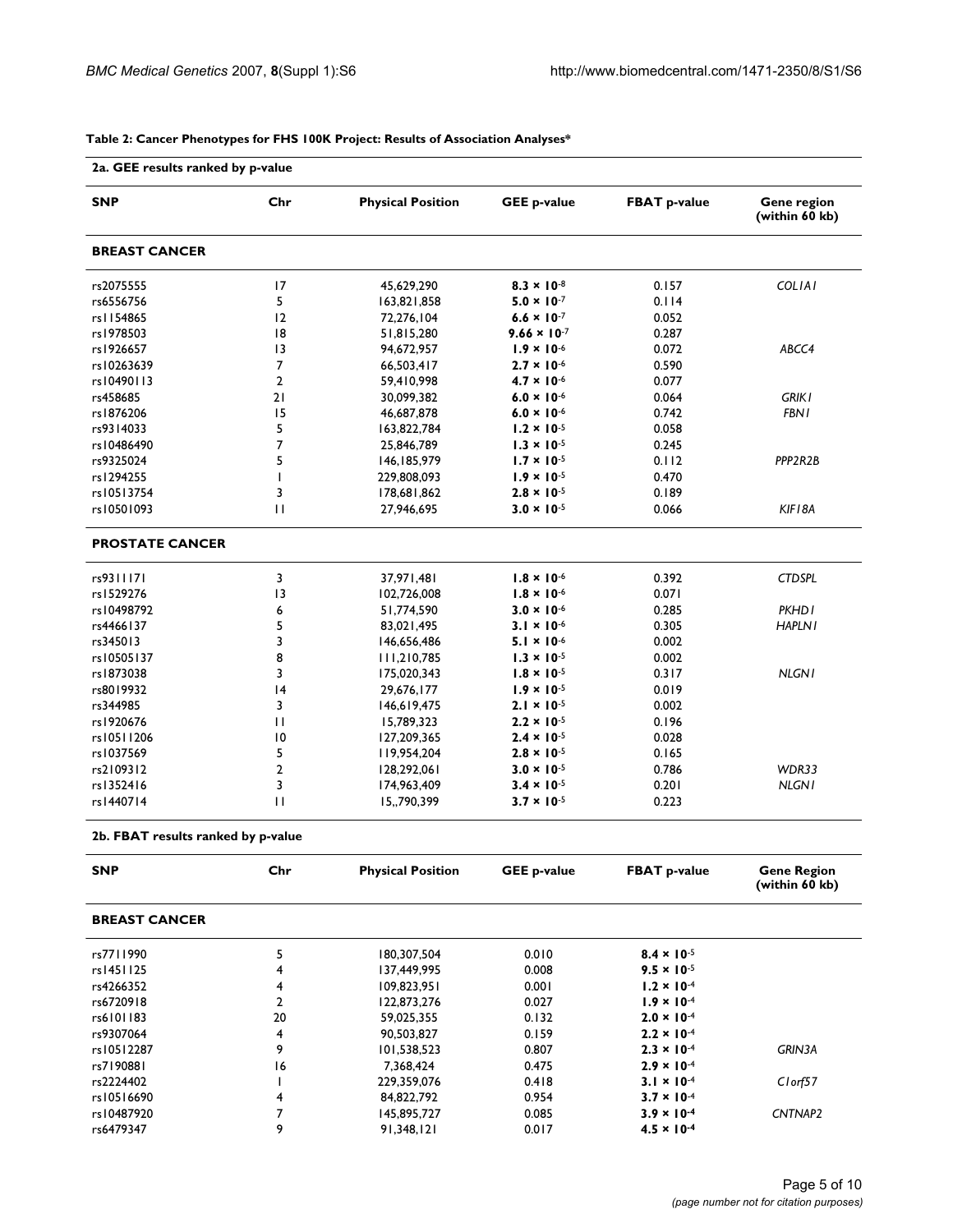| rs1924587              | 13 | 96, 195, 380 | 0.020 | $4.6 \times 10^{-4}$          | <b>HS6ST3</b>     |
|------------------------|----|--------------|-------|-------------------------------|-------------------|
| rs2059273              | 16 | 5,991,144    | 0.005 | $4.9 \times 10^{-4}$          | A2BPI             |
| rs2822669              | 21 | 14,752,449   | 0.029 | $5.7 \times 10^{-4}$          | <b>SAMSNI</b>     |
| <b>PROSTATE CANCER</b> |    |              |       |                               |                   |
| rs657057               | 6  | 56,402,241   | 0.109 | $3.4 \times 10^{-5}$          | <b>DST</b>        |
| rs6691482              |    | 170,274,521  | 0.007 | $4.0 \times 10^{-5}$          | SLC9A11           |
| rs4378061              | 9  | 10,930,127   | 0.633 | 6.6 $\times$ 10 <sup>-5</sup> |                   |
| rs2056387              |    | 234,250,153  | 0.159 | $1.1 \times 10^{-4}$          | RYR <sub>2</sub>  |
| rs2274626              |    | 176,253,589  | 0.005 | $1.4 \times 10^{-4}$          | NPHS <sub>2</sub> |
| rs181247               | 17 | 53,562,730   | 0.552 | $3.2 \times 10^{-4}$          | OR4D1 OR4D2       |
| rs7827348              | 8  | 3,020,222    | 0.054 | $3.6 \times 10^{-4}$          |                   |
| rs255561               | 5  | 82,386,566   | 0.040 | $3.9 \times 10^{-4}$          | XRCC4             |
| rs1504858              | 4  | 137,063,555  | 0.010 | $3.9 \times 10^{-4}$          |                   |
| rs954709               | 4  | 167,317,424  | 0.049 | $4.2 \times 10^{-4}$          |                   |
| rs2179443              | 20 | 37,450,516   | 0.057 | $4.4 \times 10^{-4}$          |                   |
| rs35239                | 5  | 68,064,834   | 0.657 | $4.6 \times 10^{-4}$          |                   |
| rs477516               | 8  | 16,758,362   | 0.057 | 5.1 $\times$ 10 <sup>-4</sup> |                   |
| rs595725               |    | 28,993,331   | 0.239 | $5.3 \times 10^{-4}$          | OPRD <sub>1</sub> |
| rs10515322             | 5  | 101,539,543  | 0.051 | $5.4 \times 10^{-4}$          | SLCO4CI           |

**Table 2: Cancer Phenotypes for FHS 100K Project: Results of Association Analyses\*** *(Continued)*

\*Autosomal SNPs with genotypic call rate ≥80%, minor allele frequency ≥10%, Hardy-Weinberg test p ≥ 0.001, and ≥10 informative families for FBAT. The physical location of the SNPs was based on Build 35 of Genome; however, the 100K web browser was based on Build 36

GeneChip did not include either of the previously reported risk SNPs; however, we did identify five other SNPs in this region associated with prostate cancer. The underlying biologic mechanism mediating prostate cancer risk associated with the SNPs and chromosomal region remains unknown. A two-stage approach, genome-wide association followed by selective genotyping of SNPs with suggestive evidence of association, may provide an efficient strategy for pursuing initial genome-wide results [2,38,39].

Several important limitations merit comment. First, this study used cancer cases identified through surveillance of a multigenerational community-based sample. The enrollment and examination of Original Cohort and Offspring Cohort participants began years before DNA collection occurred. Thus, a survival bias may have been introduced. Our cases may be comprised of early-staged and less lethal cancers. To address this potential bias, we adjusted for covariates using the full Framingham sample,

and used the residual traits for the subset of individuals genotyped using the 100K Affymetrix GeneChip to test for association with the SNPs in linear regression models. Residual traits from Cox models typically are not ideally distributed for linear regression models, but our adjustment method using the full Framingham sample precludes the testing of SNP associations with cancer traits using Cox models. Second, we had a small number of cancer events (250 all cancer cases, 58 breast cancer cases and 59 prostate cancer cases) limiting our ability to detect SNP associations. In a recent small GWAS of age-related macular degeneration that included 96 cases and 50 controls, an association with the *CFH* gene was identified [40] and confirmed in larger studies [41-43]. However, in that report, individuals homozygous for the *CFH* risk allele had a sevenfold increased likelihood of age-related macular degeneration [40]. It is very unlikely that common genetic variants for cancer phenotypes will confer a risk for cancer susceptibility of that magnitude. For example, the odds ratio associated with the risk marker identified

**Table 3: All SNP Associations within Selected Breast and Prostate Candidate Genes (up to 60 kb)**

| Associations within Candidate Genes Selected by Cancer Type: FBAT or GEE p-value < 0.01 |             |            |     |                                    |                      |                     |  |  |  |
|-----------------------------------------------------------------------------------------|-------------|------------|-----|------------------------------------|----------------------|---------------------|--|--|--|
| <b>Cancer Trait</b>                                                                     | Gene        | <b>SNP</b> | Chr | <b>Physical</b><br><b>Position</b> | <b>GEE</b> p-value   | <b>FBAT</b> p-value |  |  |  |
| Breast cancer                                                                           | ERBB4       | rs905883   |     | 213.013.976                        | $2.0 \times 10^{-4}$ | 0.8517              |  |  |  |
| Breast cancer                                                                           | ERBB4       | rs7564590  |     | 213.213.406                        | 0.0032               | 0.2567              |  |  |  |
| Breast cancer                                                                           | ERBB4       | rs7558615  |     | 212,771,655                        | 0.008                | 0.8457              |  |  |  |
| Prostate cancer                                                                         | <b>MSRI</b> | rs9325782  | 8   | 16.134.844                         | $8.2 \times 10^{-4}$ | 0.3448              |  |  |  |
| Prostate cancer                                                                         | <b>MSRI</b> | rs2410373  | 8   | 15.968.877                         | 0.014                | 0.02051             |  |  |  |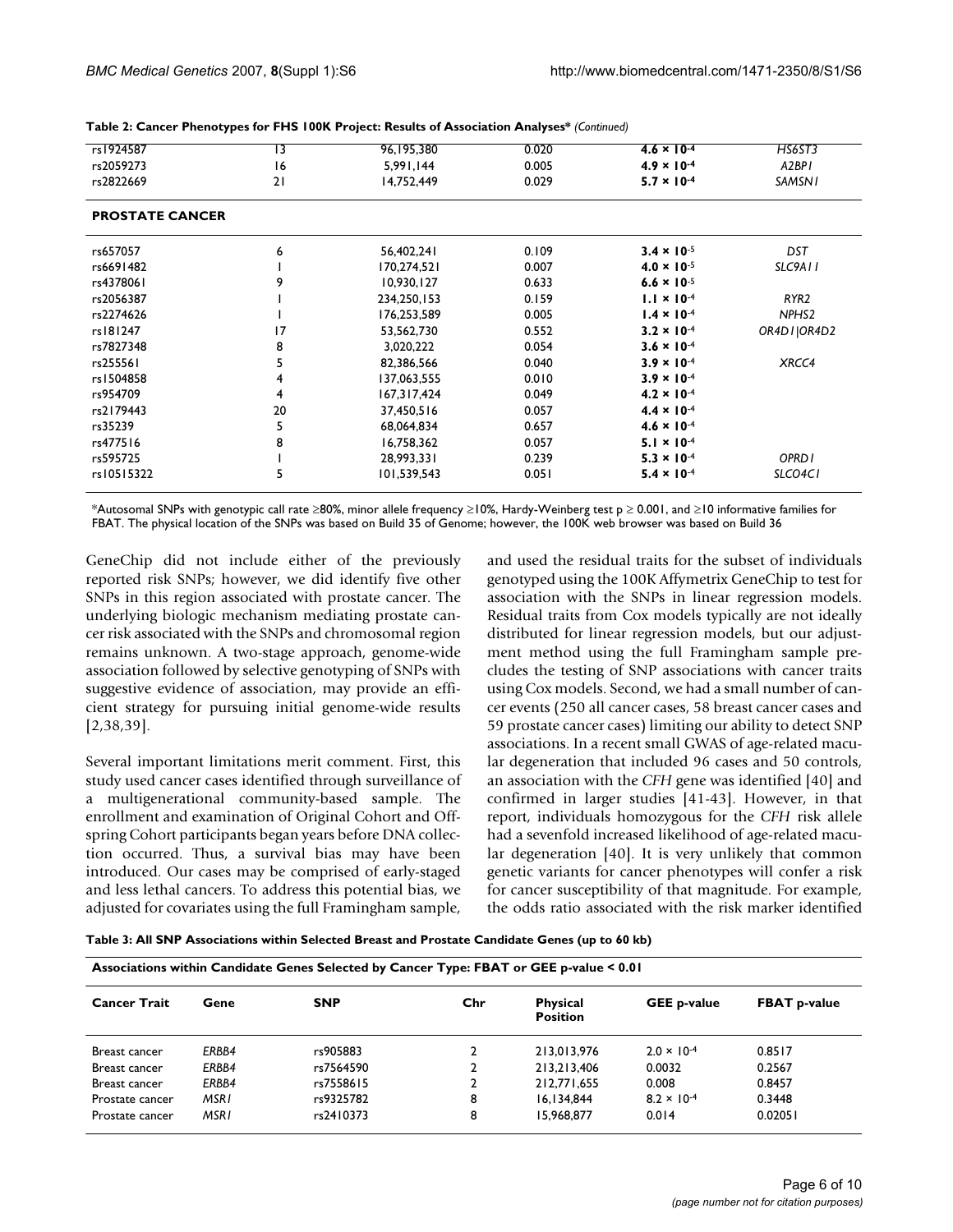| <b>SNP</b> | <b>Physical Position</b> | Distance from<br>reported marker | <b>MAF</b> | <b>GEE p-value</b>   | <b>FBAT</b> p-value |
|------------|--------------------------|----------------------------------|------------|----------------------|---------------------|
| rs7001069  | 128179828                | -253268                          | 0.0188     | $3.0 \times 10^{-5}$ | 0.39322             |
| rs10505483 | 128194377                | $-238719$                        | 0.0223     | $4.0 \times 10^{-5}$ | 0.32697             |
| rs1562871  | 128470954                | 37858                            | 0.1696     | 0.16618              | 0.00328             |
| rs10505474 | 128486686                | 53590                            | 0.406      | 0.00995              | 0.0121              |
| rs10505506 | 129114473                | 681377                           | 0.3275     | 0.00829              | 0.92941             |

|  | Table 4: SNPs in the Chromosome 8q24 region Associated with Prostate Cancer:GEE or FBAT p-value < 0.01 |  |  |  |
|--|--------------------------------------------------------------------------------------------------------|--|--|--|
|--|--------------------------------------------------------------------------------------------------------|--|--|--|

for prostate cancer in region 8q24 was 1.72 in the combined Icelandic sample [5]. Furthermore, the associations between prostate cancer and the SNPs with low minor allele frequency (Table 5) are likely to be false positive associations given the small number of prostate cancer cases in our sample. Third, the 100K Affymetrix GeneChip provides limited coverage of the genome; many of our a priori candidate genes did not have any SNP coverage on the chip and coverage of some candidate genes that were present on the chip was suboptimal. Importantly, the replicated risk SNP, rs1447295, for prostate cancer [5] was not included on the chip. NHLBI has committed funds for a 550 K genome-wide scan on all FHS participants. This will enable us to confirm our initial 100K SNP associations in a larger sample with a greater number of cancer cases and with denser coverage of the genome. We did not examine epistasis or gene-environment interactions which may modify the associations noted in this study. Lastly, most of our associations are likely to be due to chance. Replication studies are needed to determine if any of the results we report are indicative of true associations. It is important that our data be used in conjunction with data from other samples given the high probability of false positive associations.

#### **Conclusion**

In summary, the untargeted genome-wide approach to detect genetic associations for cancer traits provides an opportunity to identify novel biologic pathways related to cancer occurrence and to direct future study of candidate genes that hold the most promise for relevance to cancer risk in humans. Enhancing our understanding of the

**Table 5: Prostate Cancer SNP Associations Common to Both CGEMS Top 500 Ranked SNPs and FHS 100K SNPs**

| <b>CGEMS Phase Ia</b>                 |                |                          |                      |                      |                 | <b>FHS 100K</b>             |                      |                     |            |                        |
|---------------------------------------|----------------|--------------------------|----------------------|----------------------|-----------------|-----------------------------|----------------------|---------------------|------------|------------------------|
| <b>DBSNP_ID</b>                       | Chr            | <b>Physical Position</b> | <b>CGEMS</b> p-value | <b>CGEMS</b><br>Rank | <b>100K SNP</b> | Physical<br><b>Position</b> | <b>GEE p-value</b>   | <b>FBAT p-value</b> | <b>MAF</b> | <b>Nearest</b><br>Gene |
| Minor Allele Frequency ≥10%           |                |                          |                      |                      |                 |                             |                      |                     |            |                        |
| rs3017183                             | 8              | 51.319.241               | 0.00024100           | 85                   | rs3794889       | 51.212.935                  | 0.017                | 0.799               | 0.224      | TCF4                   |
| rs3017183                             | 18             | 51.319.241               | 0.00024100           | 85                   | rs4801149       | 51.214.227                  | 0.044                | 0.983               | 0.221      | TCF4                   |
| rs2253319                             | 21             | 35.109.916               | 0.00041100           | 137                  | rs2834645       | 35.109.556                  | 0.009                | 0.293               | 0.206      | <b>RUNX1</b>           |
| rs392715                              | 16             | 24.023.323               | 0.00041800           | 4                    | rs10492797      | 24.122.453                  | 0.036                | 0.407               | 0.175      | <b>PRKCBI</b>          |
| rs10256504                            | $\overline{7}$ | 3.516.796                | 0.00092200           | 295                  | rs4418248       | 3.194.181                   | $1.8 \times 10^{-4}$ | 0.056               | 0.109      | <b>SDKI</b>            |
| rs6102912                             | 20             | 40.636.349               | 0.00111000           | 350                  | rs986831        | 40.594.892                  | 0.009                | 0.094               | 0.407      | PTPRT                  |
| rs4782742                             | 16             | 81.573.151               | 0.00127400           | 395                  | rs254315        | 82.313.913                  | $7.1 \times 10^{-4}$ | 0.011               | 0.141      | CDH13                  |
| rs2371438                             | $\overline{2}$ | 212.791.037              | 0.00128500           | 401                  | rs10497958      | 212.771.465                 | 0.055                | 0.047               | 0.164      | ERBB4                  |
| rs6577648                             | 8              | 135.555.688              | 0.00144900           | 445                  | rs10505624      | 135.607.862                 | $4.9 \times 10^{-4}$ | 0.007               | 0.147      | <b>ZFATI</b>           |
| rs9327886                             | 5              | 102.931.646              | 0.00154600           | 468                  | rs10515347      | 102.950.833                 | 0.006                | 0.062               | 0.354      | NUDT <sub>12</sub>     |
| rs6555491                             | 5              | 7.799.792                | 0.00158700           | 478                  | rs10512920      | 7,455,561                   | 0.009                | 0.647               | 0.244      | ADCY <sub>2</sub>      |
| <b>Minor Allele Frequency &lt;10%</b> |                |                          |                      |                      |                 |                             |                      |                     |            |                        |
| rs38276                               | 7              | 14,078,240               | 0.00055700           | 8                    | rs10486031      | 14,258,703                  | $1.7 \times 10^{-5}$ | 0.759               | 0.032      | <b>DGKB</b>            |
| rs216666                              | $\overline{2}$ | 80.745.015               | 0.00057000           | 184                  | rs10520247      | 79.693.452                  | $2.8 \times 10^{-5}$ | 0.240               | 0.065      | CTNNA <sub>2</sub>     |
| rs216666                              | $\overline{2}$ | 80.745.015               | 0.00057000           | 184                  | rs10520246      | 79.693.324                  | $1.5 \times 10^{-4}$ | 0.198               | 0.050      | CTNNA <sub>2</sub>     |
| rs1261256                             | 5              | 22.490.853               | 0.00060200           | 193                  | rs10520880      | 22.634.003                  | $8.5 \times 10^{-5}$ | 0.356               | 0.065      | CDH12                  |
| rs7610584                             | 3              | 171.635.885              | 0.00061900           | 196                  | rs10513681      | 171.624.010                 | $7.8 \times 10^{-7}$ | 0.402               | 0.025      | <b>CLDN11</b>          |
| rs7329659                             | 13             | 97.872.564               | 0.00064700           | 209                  | rs7989050       | 97.680.299                  | $6.0 \times 10^{-6}$ | 0.258               | 0.014      | <b>FARP1</b>           |
| rs208354                              | $\overline{7}$ | 2,554,104                | 0.00065000           | 211                  | rs10487577      | 2.583.719                   | $2.0 \times 10^{-7}$ | N/A                 | 0.012      | GNA12                  |
| rs3751832                             | 16             | 77.771.773               | 0.00079900           | 257                  | rs10514443      | 77.353.386                  | $9.3 \times 10^{-4}$ | N/A                 | 0.008      | <b>WWOX</b>            |

CGEMS = Cancer Genetics Markers of Susceptibility; MAF = minor allele frequency; N/A= not available, less than 10 informative families for FBAT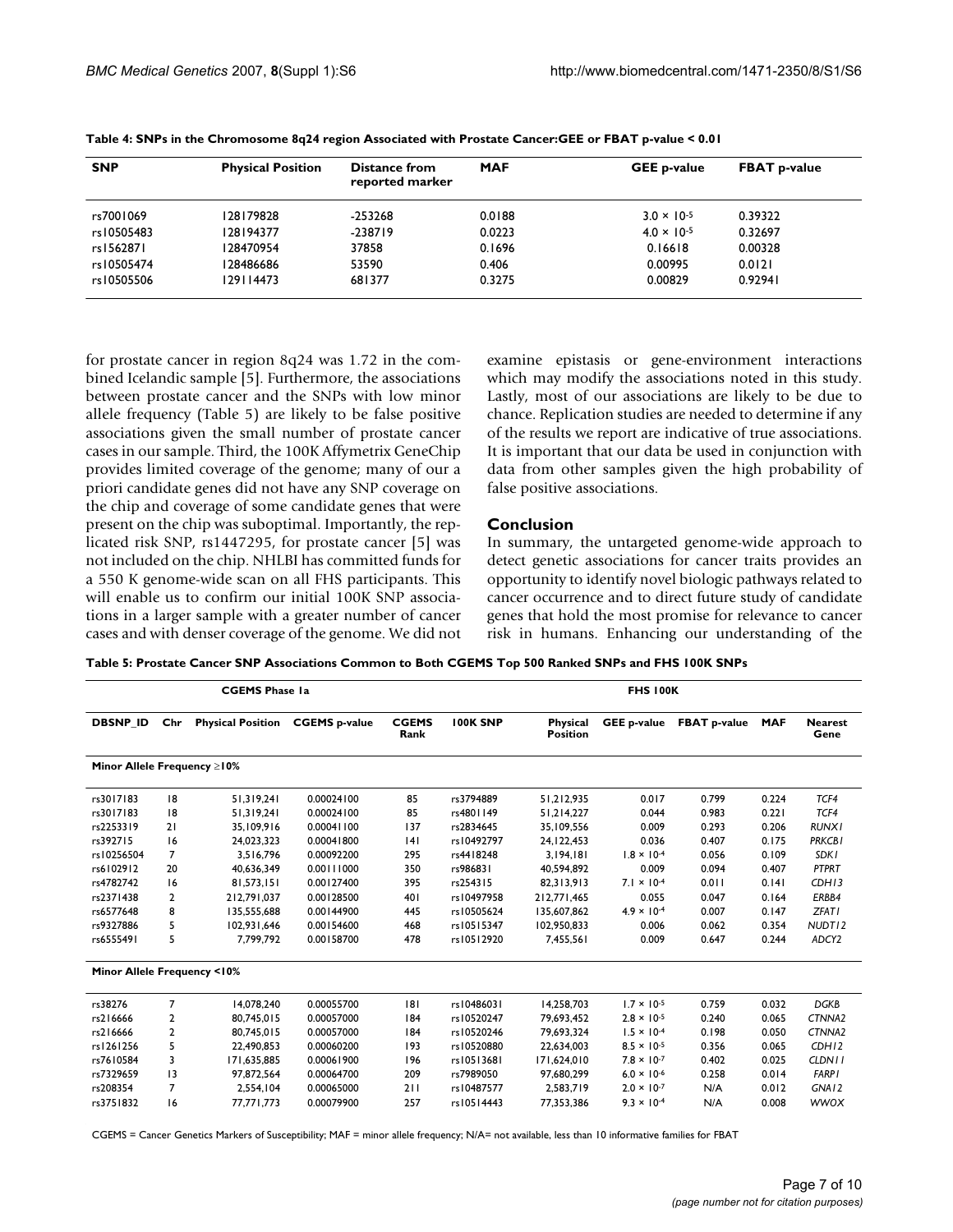mechanisms responsible for cancer susceptibility may in turn identify novel strategies for early detection, prevention, and treatment of breast and prostate cancers. These data serve as a resource for replication in other population-based samples.

#### **Abbreviations**

CGEMS = cancer genetics markers of susceptibility; FBAT = family-based association test; FHS = Framingham Heart Study; GEE = generalized estimating equations; GWAS = genome-wide association study; ICD-O = international classification of diseases for oncology; MAF = minor allele frequency; SNP = single nucleotide polymorphism.

#### **Competing interests**

The authors declare that they have no competing interests.

#### **Authors' contributions**

All authors have made substantial contributions to conception and design or acquisition of phenotypic data. JMM, SJW, DF, DL, CLR contributed to the analysis and interpretation of data. JMM, CLR, DL, DF, and SJW have been involved in drafting the manuscript or revising it critically for important intellectual content and all authors have read and approved the final manuscript.

#### **Additional material**

#### **Additional file 1**

*List of selected candidate genes for breast and prostate cancer.* Click here for file [\[http://www.biomedcentral.com/content/supplementary/1471-](http://www.biomedcentral.com/content/supplementary/1471-2350-8-S1-S6-S1.doc) 2350-8-S1-S6-S1.doc]

#### **Acknowledgements**

We thank Drs Emelia J. Benjamin and Martin G. Larson for their participation in the Framingham Heart Study Cancer Phenotype Working Group and for their contribution to the conception, design and interpretation of the data and comments on the drafting of the manuscript.

We thank the FHS participants for their ongoing participation and dedication to the study making this work possible.

NHLBI's Framingham Heart Study is supported by contract number N01- HC-25195. FHS 100K analyses were conducted using the Boston University. Linux Cluster for Genetic Analysis (LinGA) funded by the NIH NCRR (National Center for Research Resources) Shared Instrumentation grant 1S10RR163736-01A1 [http://www.bu.edu/dbin/sph/departments/biostatis](http://www.bu.edu/dbin/sph/departments/biostatistics/linga_publications.php)  [tics/linga\\_publications.php.](http://www.bu.edu/dbin/sph/departments/biostatistics/linga_publications.php)

This article has been published as part of *BMC Medical Genetics* Volume 8 Supplement 1, 2007: The Framingham Heart Study 100,000 single nucleotide polymorphisms resource. The full contents of the supplement are available online at<http://www.biomedcentral.com/1471-2350/8?issue=S1>.

#### **References**

- 1. American Cancer Society: **Cancer Facts and Figures 2006.** *Atlanta: American Cancer Society*; 2006.
	- Easton DF, Pooley KA, Dunning AM, Pharoah PD, Thompson D, Ballinger DG, Struewing JP, Morrison J, Field H, Luben R, Wareham N, Ahmed S, Healey CS, Bowman R, Luccarini C, Conroy D, Shah M, Munday H, Jordan C, Perkins B, West J, Redman K, Meyer KB, Haiman CA, Kolonel LK, Henderson BE, Le Marchand L, Brennan P, Sangrajrang S, Gaborieau V, Odefrey F, Shen CY, Wu PE, Wang HC, Eccles D, Evans DG, Peto J, Fletcher O, Johnson N, Seal S, Stratton MR, Rahman N, Chenevix-Trench G, Bojesen SE, Nordestgaard BG, Axelsson CK, Garcia-Closas M, Brinton L, Chanock S, Lissowska J, Peplonska B, Nevanlinna H, Fagerholm R, Eerola H, Kang D, Yoo KY, Noh DY, Ahn SH, Hunter DJ, Hankinson SE, Cox DG, Hall P, Wedren S, Liu J, Low YL, Bogdanova N, Schurmann P, Dork T, Tollenaar RA, Jacobi CE, Devilee P, Klijn JG, Sigurdson AJ, Doody MM, Alexander BH, Zhang J, Cox A, Brock IW, Macpherson G, Reed MW, Couch FJ, Goode EL, Olson JE, Meijers-Heijboer H, van den OA, Uitterlinden A, Rivadeneira F, Milne RL, Ribas G, Gonzalez-Neira A, Benitez J, Hopper JL, McCredie M, Southey M, Giles GG, Schroen C, Justenhoven C, Brauch H, Hamann U, Ko YD, Spurdle AB, Beesley J, Chen X, Aghmesheh M, Amor D, Andrews L, Antill Y, Armes J, Armitage S, Arnold L, Balleine R, Begley G, Beilby J, Bennett I, Bennett B, Berry G, Blackburn A, Brennan M, Brown M, Buckley M, Burke J, Butow P, Byron K, Callen D, Campbell I, Chenevix-Trench G, Clarke C, Colley A, Cotton D, Cui J, Culling B, Cummings M, Dawson SJ, Dixon J, Dobrovic A, Dudding T, Edkins T, Eisenbruch M, Farshid G, Fawcett S, Field M, Firgaira F, Fleming J, Forbes J, Friedlander M, Gaff C, Gardner M, Gattas M, George P, Giles G, Gill G, Goldblatt J, Greening S, Grist S, Haan E, Harris M, Hart S, Hayward N, Hopper J, Humphrey E, Jenkins M, Jones A, Kefford R, Kirk J, Kollias J, Kovalenko S, Lakhani S, Leary J, Lim J, Lindeman G, Lipton L, Lobb L, Maclurcan M, Mann G, Marsh D, McCredie M, McKay M, Anne MS, Meiser B, Milne R, Mitchell G, Newman B, O'loughlin I, Osborne R, Peters L, Phillips K, Price M, Reeve J, Reeve T, Richards R, Rinehart G, Robinson B, Rudzki B, Salisbury E, Sambrook J, Saunders C, Scott C, Scott E, Scott R, Seshadri R, Shelling A, Southey M, Spurdle A, Suthers G, Taylor D, Tennant C, Thorne H, Townshend S, Tucker K, Tyler J, Venter D, Visvader J, Walpole I, Ward R, Waring P, Warner B, Warren G, Watson E, Williams R, Wilson J, Winship I, Young MA, Bowtell D, Green A, Defazio A, Chenevix-Trench G, Gertig D, Webb P, Mannermaa A, Kosma VM, Kataja V, Hartikainen J, Day NE, Cox DR, Ponder BA: **Genome-wide association study identifies novel breast cancer susceptibility loci.** *Nature* 2007 in press.
- 3. Hunter DJ, Kraft P, Jacobs KB, Cox DG, Yeager M, Hankinson SE, Wacholder S, Wang Z, Welch R, Hutchinson A, Wang J, Yu K, Chatterjee N, Orr N, Willett WC, Colditz GA, Ziegler RG, Berg CD, Buys SS, McCarty CA, Feigelson HS, Calle EE, Thun MJ, Hayes RB, Tucker M, Gerhard DS, Fraumeni JF Jr, Hoover RN, Thomas G, Chanock SJ: **A genome-wide association study identifies alleles in FGFR2 associated with risk of sporadic postmenopausal breast cancer.** *Nat Genet* 2007 in press.
- 4. Cupples LA, Arruda H, Benjamin EJ, D'Agostino RB Sr, Demissie S, DeStefano AL, Dupuis J, Falls K, Fox CS, Gottlieb D, Govindaraju DR, Guo CY, Heard-Costa N, Hwang SJ, Katherisan S, Kiel D, Laramie JM, Larson MG, Levy D, Liu CY, Lunetta KL, Mailman M, Manning AK, Meigs JB, Murabito JM, Newton-Cheh C, O'Connor GT, O'Donnell CJ, Pandey MA, Seshadri S, Vasan RS, Wang ZY, Wilk JB, Wolf PA, Yang Q, Atwood LD: **The Framingham Heart Study 100K SNP genome-wide association study resource: Overview of 17 phenotype working group reports.** *BMC Med Genet* 2007, **8(Suppl 1):**S1.
- 5. Amundadottir LT, Sulem P, Gudmundsson J, Helgason A, Baker A, Agnarsson BA, Sigurdsson A, Benediktsdottir KR, Cazier JB, Sainz J, Jakobsdottir M, Kostic J, Magnusdottir DN, Ghosh S, Agnarsson K, Birgisdottir B, Le Roux L, Olafsdottir A, Blondal T, Andresdottir M, Gretarsdottir OS, Bergthorsson JT, Gudbjartsson D, Gylfason A, Thorleifsson G, Manolescu A, Kristjansson K, Geirsson G, Isaksson H, Douglas J, Johansson JE, Balter K, Wiklund F, Montie JE, Yu X, Suarez BK, Ober C, Cooney KA, Gronberg H, Catalona WJ, Einarsson GV, Barkardottir RB, Gulcher JR, Kong A, Thorsteinsdottir U, Stefansson K: **[A common variant associated with prostate cancer in](http://www.ncbi.nlm.nih.gov/entrez/query.fcgi?cmd=Retrieve&db=PubMed&dopt=Abstract&list_uids=16682969) [European and African populations.](http://www.ncbi.nlm.nih.gov/entrez/query.fcgi?cmd=Retrieve&db=PubMed&dopt=Abstract&list_uids=16682969)** *Nat Genet* 2006, **38:**652-658.
- 6. Freedman ML, Haiman CA, Patterson N, McDonald GJ, Tandon A, Waliszewska A, Penney K, Steen RG, Ardlie K, John EM, Oakley-Girvan I, Whittemore AS, Cooney KA, Ingles SA, Altshuler D, Hender-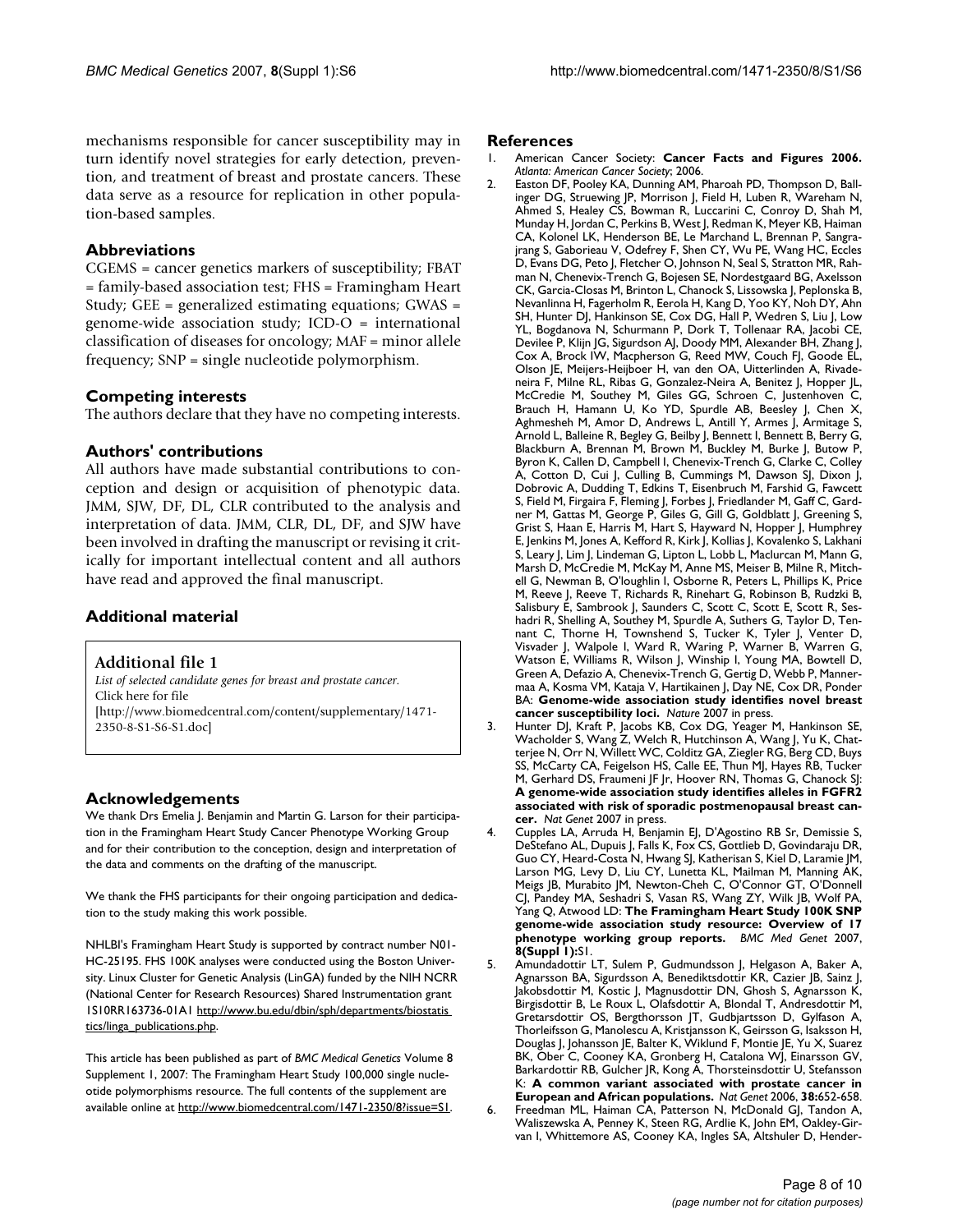son BE, Reich D: **[Admixture mapping identifies 8q24 as a](http://www.ncbi.nlm.nih.gov/entrez/query.fcgi?cmd=Retrieve&db=PubMed&dopt=Abstract&list_uids=16945910) [prostate cancer risk locus in African-American men.](http://www.ncbi.nlm.nih.gov/entrez/query.fcgi?cmd=Retrieve&db=PubMed&dopt=Abstract&list_uids=16945910)** *Proc Natl Acad Sci USA* 2006, **103:**14068-14073.

- 7. Karolchik D, Baertsch R, Diekhans M, Furey TS, Hinrichs A, Lu YT, Roskin KM, Schwartz M, Sugnet CW, Thomas DJ, Weber RJ, Haussler D, Kent WJ: **[The UCSC Genome Browser Database.](http://www.ncbi.nlm.nih.gov/entrez/query.fcgi?cmd=Retrieve&db=PubMed&dopt=Abstract&list_uids=12519945)** *Nucleic Acids Res* 2003, **31:**51-54.
- Kent WJ, Sugnet CW, Furey TS, Roskin KM, Pringle TH, Zahler AM, Haussler D: **[The human genome browser at UCSC.](http://www.ncbi.nlm.nih.gov/entrez/query.fcgi?cmd=Retrieve&db=PubMed&dopt=Abstract&list_uids=12045153)** *Genome Res* 2002, **12:**996-1006.
- 9. 2007 [[http://www.ncbi.nlm.nih.gov/projects/gap/cgi-bin/](http://www.ncbi.nlm.nih.gov/projects/gap/cgi-bin/study.cgi?id=phs000007) [study.cgi?id=phs000007](http://www.ncbi.nlm.nih.gov/projects/gap/cgi-bin/study.cgi?id=phs000007)].
- 10. Kashuba VI, Li J, Wang F, Senchenko VN, Protopopov A, Malyukova A, Kutsenko AS, Kadyrova E, Zabarovska VI, Muravenko OV, Zelenin AV, Kisselev LL, Kuzmin I, Minna JD, Winberg G, Ernberg I, Braga E, Lerman MI, Klein G, Zabarovsky ER: **[RBSP3 \(HYA22\) is a tumor](http://www.ncbi.nlm.nih.gov/entrez/query.fcgi?cmd=Retrieve&db=PubMed&dopt=Abstract&list_uids=15051889) [suppressor gene implicated in major epithelial malignancies.](http://www.ncbi.nlm.nih.gov/entrez/query.fcgi?cmd=Retrieve&db=PubMed&dopt=Abstract&list_uids=15051889)** *Proc Natl Acad Sci USA* 2004, **101:**4906-4911.
- 11. Khanim FL, Gommersall LM, Wood VH, Smith KL, Montalvo L, O'Neill LP, Xu Y, Peehl DM, Stewart PM, Turner BM, Campbell MJ: **[Altered SMRT levels disrupt vitamin D3 receptor signalling](http://www.ncbi.nlm.nih.gov/entrez/query.fcgi?cmd=Retrieve&db=PubMed&dopt=Abstract&list_uids=15300237) [in prostate cancer cells.](http://www.ncbi.nlm.nih.gov/entrez/query.fcgi?cmd=Retrieve&db=PubMed&dopt=Abstract&list_uids=15300237)** *Oncogene* 2004, **23:**6712-6725.
- 12. Abedin SA, Banwell CM, Colston KW, Carlberg C, Campbell MJ: **[Epi](http://www.ncbi.nlm.nih.gov/entrez/query.fcgi?cmd=Retrieve&db=PubMed&dopt=Abstract&list_uids=16886664)[genetic corruption of VDR signalling in malignancy.](http://www.ncbi.nlm.nih.gov/entrez/query.fcgi?cmd=Retrieve&db=PubMed&dopt=Abstract&list_uids=16886664)** *Anticancer Res* 2006, **26:**2557-2566.
- 13. 2006 [<http://www.ncbi.nlm.nih.gov/entrez/query.fcgi?db=gene&cmd>].
- Theodorou V, Boer M, Weigelt B, Jonkers J, van d V, Hilkens J: [Fgf10](http://www.ncbi.nlm.nih.gov/entrez/query.fcgi?cmd=Retrieve&db=PubMed&dopt=Abstract&list_uids=15208658) **[is an oncogene activated by MMTV insertional mutagenesis](http://www.ncbi.nlm.nih.gov/entrez/query.fcgi?cmd=Retrieve&db=PubMed&dopt=Abstract&list_uids=15208658) in mouse mammary tumors and overexpressed in a subset [of human breast carcinomas.](http://www.ncbi.nlm.nih.gov/entrez/query.fcgi?cmd=Retrieve&db=PubMed&dopt=Abstract&list_uids=15208658)** *Oncogene* 2004, **23:**6047-6055.
- Tomlins SA, Rhodes DR, Perner S, Dhanasekaran SM, Mehra R, Sun XW, Varambally S, Cao X, Tchinda J, Kuefer R, Lee C, Montie JE, Shah RB, Pienta KJ, Rubin MA, Chinnaiyan AM: **[Recurrent fusion of](http://www.ncbi.nlm.nih.gov/entrez/query.fcgi?cmd=Retrieve&db=PubMed&dopt=Abstract&list_uids=16254181) [TMPRSS2 and ETS transcription factor genes in prostate](http://www.ncbi.nlm.nih.gov/entrez/query.fcgi?cmd=Retrieve&db=PubMed&dopt=Abstract&list_uids=16254181) [cancer.](http://www.ncbi.nlm.nih.gov/entrez/query.fcgi?cmd=Retrieve&db=PubMed&dopt=Abstract&list_uids=16254181)** *Science* 2005, **310:**644-648.
- 16. Liu W, Chang B, Sauvageot J, Dimitrov L, Gielzak M, Li T, Yan G, Sun , Sun J, Adams TS, Turner AR, Kim JW, Meyers DA, Zheng SL, Isaacs WB, Xu J: **[Comprehensive assessment of DNA copy number](http://www.ncbi.nlm.nih.gov/entrez/query.fcgi?cmd=Retrieve&db=PubMed&dopt=Abstract&list_uids=16897747) [alterations in human prostate cancers using Affymetrix](http://www.ncbi.nlm.nih.gov/entrez/query.fcgi?cmd=Retrieve&db=PubMed&dopt=Abstract&list_uids=16897747) [100K SNP mapping array.](http://www.ncbi.nlm.nih.gov/entrez/query.fcgi?cmd=Retrieve&db=PubMed&dopt=Abstract&list_uids=16897747)** *Genes Chromosomes Cancer* 2006, **45:**1018-1032.
- 17. 2006 [\[http://cgems.cancer.gov/about/executive\\_summary.asp](http://cgems.cancer.gov/about/executive_summary.asp)].
- 18. 2006 [<https://caintegrator.nci.nih.gov/cgems/>].<br>19. Oin HR. Ilionoulos D. Semba S. Fabbri M. D.
- Qin HR, Iliopoulos D, Semba S, Fabbri M, Druck T, Volinia S, Croce CM, Morrison CD, Klein RD, Huebner K: **[A role for the WWOX](http://www.ncbi.nlm.nih.gov/entrez/query.fcgi?cmd=Retrieve&db=PubMed&dopt=Abstract&list_uids=16818616) [gene in prostate cancer.](http://www.ncbi.nlm.nih.gov/entrez/query.fcgi?cmd=Retrieve&db=PubMed&dopt=Abstract&list_uids=16818616)** *Cancer Res* 2006, **66:**6477-6481.
- 20. Xu J, Dimitrov L, Chang BL, Adams TS, Turner AR, Meyers DA, Eeles RA, Easton DF, Foulkes WD, Simard J, Giles GG, Hopper JL, Mahle L, Moller P, Bishop T, Evans C, Edwards S, Meitz J, Bullock S, Hope Q, Hsieh CL, Halpern J, Balise RN, Oakley-Girvan I, Whittemore AS, Ewing CM, Gielzak M, Isaacs SD, Walsh PC, Wiley KE, Isaacs WB, Thibodeau SN, McDonnell SK, Cunningham JM, Zarfas KE, Hebbring S, Schaid DJ, Friedrichsen DM, Deutsch K, Kolb S, Badzioch M, Jarvik GP, Janer M, Hood L, Ostrander EA, Stanford JL, Lange EM, Beebe-Dimmer JL, Mohai CE, Cooney KA, Ikonen T, Baffoe-Bonnie A, Fredriksson H, Matikainen MP, Tammela TL, Bailey-Wilson J, Schleutker J, Maier C, Herkommer K, Hoegel JJ, Vogel W, Paiss T, Wiklund F, Emanuelsson M, Stenman E, Jonsson BA, Gronberg H, Camp NJ, Farnham J, Cannon-Albright LA, Seminara D: **[A combined genom](http://www.ncbi.nlm.nih.gov/entrez/query.fcgi?cmd=Retrieve&db=PubMed&dopt=Abstract&list_uids=15988677)[ewide linkage scan of 1,233 families for prostate cancer](http://www.ncbi.nlm.nih.gov/entrez/query.fcgi?cmd=Retrieve&db=PubMed&dopt=Abstract&list_uids=15988677)susceptibility genes conducted by the international consor[tium for prostate cancer genetics.](http://www.ncbi.nlm.nih.gov/entrez/query.fcgi?cmd=Retrieve&db=PubMed&dopt=Abstract&list_uids=15988677)** *Am J Hum Genet* 2005, **77:**219-229.
- 21. Kammerer S, Roth RB, Reneland R, Marnellos G, Hoyal CR, Markward NJ, Ebner F, Kiechle M, Schwarz-Boeger U, Griffiths LR, Ulbrich C, Chrobok K, Forster G, Praetorius GM, Meyer P, Rehbock J, Cantor CR, Nelson MR, Braun A: **[Large-scale association study iden](http://www.ncbi.nlm.nih.gov/entrez/query.fcgi?cmd=Retrieve&db=PubMed&dopt=Abstract&list_uids=15604251)[tifies ICAM gene region as breast and prostate cancer](http://www.ncbi.nlm.nih.gov/entrez/query.fcgi?cmd=Retrieve&db=PubMed&dopt=Abstract&list_uids=15604251) [susceptibility locus.](http://www.ncbi.nlm.nih.gov/entrez/query.fcgi?cmd=Retrieve&db=PubMed&dopt=Abstract&list_uids=15604251)** *Cancer Res* 2004, **64:**8906-8910.
- 22. Xu J, Zheng SL, Hawkins GA, Faith DA, Kelly B, Isaacs SD, Wiley KE, Chang B, Ewing CM, Bujnovszky P, Carpten JD, Bleecker ER, Walsh PC, Trent JM, Meyers DA, Isaacs WB: **[Linkage and association](http://www.ncbi.nlm.nih.gov/entrez/query.fcgi?cmd=Retrieve&db=PubMed&dopt=Abstract&list_uids=11443539) [studies of prostate cancer susceptibility: evidence for linkage](http://www.ncbi.nlm.nih.gov/entrez/query.fcgi?cmd=Retrieve&db=PubMed&dopt=Abstract&list_uids=11443539) [at 8p22–23.](http://www.ncbi.nlm.nih.gov/entrez/query.fcgi?cmd=Retrieve&db=PubMed&dopt=Abstract&list_uids=11443539)** *Am J Hum Genet* 2001, **69:**341-350.
- 23. Kraft P, Pharoah P, Chanock SJ, Albanes D, Kolonel LN, Hayes RB, Altshuler D, Andriole G, Berg C, Boeing H, Burtt NP, Bueno-de-

Mesquita B, Calle EE, Cann H, Canzian F, Chen YC, Crawford DE, Dunning AM, Feigelson HS, Freedman ML, Gaziano JM, Giovannucci E, Gonzalez CA, Haiman CA, Hallmans G, Henderson BE, Hirschhorn JN, Hunter DJ, Kaaks R, Key T, Le Marchand L, Ma J, Overvad K, Palli D, Pike MC, Riboli E, Rodriguez C, Setiawan WV, Stampfer MJ, Stram DO, Thomas G, Thun MJ, Travis R, Trichopoulou A, Virtamo J, Wacholder S: **[Genetic variation in the HSD17B1 gene and risk](http://www.ncbi.nlm.nih.gov/entrez/query.fcgi?cmd=Retrieve&db=PubMed&dopt=Abstract&list_uids=16311626) [of prostate cancer.](http://www.ncbi.nlm.nih.gov/entrez/query.fcgi?cmd=Retrieve&db=PubMed&dopt=Abstract&list_uids=16311626)** *PLoS Genet* 2005, **1:**e68.

- 24. Breast Cancer Association Consortium: **[Commonly studied sin](http://www.ncbi.nlm.nih.gov/entrez/query.fcgi?cmd=Retrieve&db=PubMed&dopt=Abstract&list_uids=17018785)[gle-nucleotide polymorphisms and breast cancer: results](http://www.ncbi.nlm.nih.gov/entrez/query.fcgi?cmd=Retrieve&db=PubMed&dopt=Abstract&list_uids=17018785) [from the Breast Cancer Association Consortium.](http://www.ncbi.nlm.nih.gov/entrez/query.fcgi?cmd=Retrieve&db=PubMed&dopt=Abstract&list_uids=17018785)** *J Natl Cancer Inst* 2006, **98:**1382-1396.
- 25. Antoniou AC, Easton DF: **[Models of genetic susceptibility to](http://www.ncbi.nlm.nih.gov/entrez/query.fcgi?cmd=Retrieve&db=PubMed&dopt=Abstract&list_uids=16998504) [breast cancer.](http://www.ncbi.nlm.nih.gov/entrez/query.fcgi?cmd=Retrieve&db=PubMed&dopt=Abstract&list_uids=16998504)** *Oncogene* 2006, **25:**5898-5905.
- 26. Smith P, McGuffog L, Easton DF, Mann GJ, Pupo GM, Newman B, Chenevix-Trench G, Szabo C, Southey M, Renard H, Odefrey F, Lynch H, Stoppa-Lyonnet D, Couch F, Hopper JL, Giles GG, McCredie MR, Buys S, Andrulis I, Senie R, Goldgar DE, Oldenburg R, Kroeze-Jansema K, Kraan J, Meijers-Heijboer H, Klijn JG, van Asperen C, van L I, Vasen HF, Cornelisse CJ, Devilee P, Baskcomb L, Seal S, Barfoot R, Mangion J, Hall A, Edkins S, Rapley E, Wooster R, Chang-Claude J, Eccles D, Evans DG, Futreal PA, Nathanson KL, Weber BL, Rahman N, Stratton MR: **[A genome wide linkage search for](http://www.ncbi.nlm.nih.gov/entrez/query.fcgi?cmd=Retrieve&db=PubMed&dopt=Abstract&list_uids=16575876) [breast cancer susceptibility genes.](http://www.ncbi.nlm.nih.gov/entrez/query.fcgi?cmd=Retrieve&db=PubMed&dopt=Abstract&list_uids=16575876)** *Genes Chromosomes Cancer* 2006, **45:**646-655.
- 27. Walsh T, Casadei S, Coats KH, Swisher E, Stray SM, Higgins J, Roach KC, Mandell J, Lee MK, Ciernikova S, Foretova L, Soucek P, King MC: **[Spectrum of mutations in BRCA1, BRCA2, CHEK2, and](http://www.ncbi.nlm.nih.gov/entrez/query.fcgi?cmd=Retrieve&db=PubMed&dopt=Abstract&list_uids=16551709) [TP53 in families at high risk of breast cancer.](http://www.ncbi.nlm.nih.gov/entrez/query.fcgi?cmd=Retrieve&db=PubMed&dopt=Abstract&list_uids=16551709)** *JAMA* 2006, **295:**1379-1388.
- Berndt SI, Chatterjee N, Huang WY, Chanock SJ, Welch R, Crawford ED, Hayes RB: **[Variant in sex hormone-binding globulin gene](http://www.ncbi.nlm.nih.gov/entrez/query.fcgi?cmd=Retrieve&db=PubMed&dopt=Abstract&list_uids=17220347) [and the risk of prostate cancer.](http://www.ncbi.nlm.nih.gov/entrez/query.fcgi?cmd=Retrieve&db=PubMed&dopt=Abstract&list_uids=17220347)** *Cancer Epidemiol Biomarkers Prev* 2007, **16:**165-168.
- 29. Bergman A, Karlsson P, Berggren J, Martinsson T, Bjorck K, Nilsson S, Wahlstrom J, Wallgren A, Nordling M: **[Genome-wide linkage](http://www.ncbi.nlm.nih.gov/entrez/query.fcgi?cmd=Retrieve&db=PubMed&dopt=Abstract&list_uids=17171685) [scan for breast cancer susceptibility loci in Swedish heredi](http://www.ncbi.nlm.nih.gov/entrez/query.fcgi?cmd=Retrieve&db=PubMed&dopt=Abstract&list_uids=17171685)tary non-BRCA1/2 families: suggestive linkage to 10q23.32– [q25.3.](http://www.ncbi.nlm.nih.gov/entrez/query.fcgi?cmd=Retrieve&db=PubMed&dopt=Abstract&list_uids=17171685)** *Genes Chromosomes Cancer* 2007, **46:**302-309.
- 30. Rahman N, Seal S, Thompson D, Kelly P, Renwick A, Elliott A, Reid S, Spanova K, Barfoot R, Chagtai T, Jayatilake H, McGuffog L, Hanks S, Evans DG, Eccles D, Easton DF, Stratton MR: **[PALB2, which](http://www.ncbi.nlm.nih.gov/entrez/query.fcgi?cmd=Retrieve&db=PubMed&dopt=Abstract&list_uids=17200668) [encodes a BRCA2-interacting protein, is a breast cancer sus](http://www.ncbi.nlm.nih.gov/entrez/query.fcgi?cmd=Retrieve&db=PubMed&dopt=Abstract&list_uids=17200668)[ceptibility gene.](http://www.ncbi.nlm.nih.gov/entrez/query.fcgi?cmd=Retrieve&db=PubMed&dopt=Abstract&list_uids=17200668)** *Nat Genet* 2007, **39:**165-167.
- 31. Cox A, Dunning AM, Garcia-Closas M, Balasubramanian S, Reed MW, Pooley KA, Scollen S, Baynes C, Ponder BA, Chanock S, Lissowska J, Brinton L, Peplonska B, Southey MC, Hopper JL, McCredie MR, Giles GG, Fletcher O, Johnson N, Dos SSI, Gibson L, Bojesen SE, Nordestgaard BG, Axelsson CK, Torres D, Hamann U, Justenhoven C, Brauch H, Chang-Claude J, Kropp S, Risch A, Wang-Gohrke S, Schurmann P, Bogdanova N, Dork T, Fagerholm R, Aaltonen K, Blomqvist C, Nevanlinna H, Seal S, Renwick A, Stratton MR, Rahman N, Sangrajrang S, Hughes D, Odefrey F, Brennan P, Spurdle AB, Chenevix-Trench G, Beesley J, Mannermaa A, Hartikainen J, Kataja V, Kosma VM, Couch FJ, Olson JE, Goode EL, Broeks A, Schmidt MK, Hogervorst FB, Veer LJ, Kang D, Yoo KY, Noh DY, Ahn SH, Wedren S, Hall P, Low YL, Liu J, Milne RL, Ribas G, Gonzalez-Neira A, Benitez J, Sigurdson AJ, Stredrick DL, Alexander BH, Struewing JP, Pharoah PD, Easton DF: **[A](http://www.ncbi.nlm.nih.gov/entrez/query.fcgi?cmd=Retrieve&db=PubMed&dopt=Abstract&list_uids=17293864) [common coding variant in CASP8 is associated with breast](http://www.ncbi.nlm.nih.gov/entrez/query.fcgi?cmd=Retrieve&db=PubMed&dopt=Abstract&list_uids=17293864) [cancer risk.](http://www.ncbi.nlm.nih.gov/entrez/query.fcgi?cmd=Retrieve&db=PubMed&dopt=Abstract&list_uids=17293864)** *Nat Genet* 2007, **39:**352-358.
- 32. Camp NJ, Farnham JM, Cannon-Albright LA: **[Localization of a](http://www.ncbi.nlm.nih.gov/entrez/query.fcgi?cmd=Retrieve&db=PubMed&dopt=Abstract&list_uids=17047086) [prostate cancer predisposition gene to an 880-kb region on](http://www.ncbi.nlm.nih.gov/entrez/query.fcgi?cmd=Retrieve&db=PubMed&dopt=Abstract&list_uids=17047086) [chromosome 22q12.3 in Utah high-risk pedigrees.](http://www.ncbi.nlm.nih.gov/entrez/query.fcgi?cmd=Retrieve&db=PubMed&dopt=Abstract&list_uids=17047086)** *Cancer Res* 2006, **66:**10205-10212.
- 33. Lange EM, Ho LA, Beebe-Dimmer JL, Wang Y, Gillanders EM, Trent JM, Lange LA, Wood DP, Cooney KA: **[Genome-wide linkage scan](http://www.ncbi.nlm.nih.gov/entrez/query.fcgi?cmd=Retrieve&db=PubMed&dopt=Abstract&list_uids=16508751) [for prostate cancer susceptibility genes in men with aggres](http://www.ncbi.nlm.nih.gov/entrez/query.fcgi?cmd=Retrieve&db=PubMed&dopt=Abstract&list_uids=16508751)sive disease: significant evidence for linkage at chromosome [15q12.](http://www.ncbi.nlm.nih.gov/entrez/query.fcgi?cmd=Retrieve&db=PubMed&dopt=Abstract&list_uids=16508751)** *Hum Genet* 2006, **119:**400-407.
- 34. Yeager M, Orr N, Hayes RB, Jacobs KB, Kraft P, Wacholder S, Minichiello MJ, Fearnhead P, Yu K, Chatterjee N, Wang Z, Welch R, Staats BJ, Calle EE, Feigelson HS, Thun MJ, Rodriguez C, Albanes D, Virtamo J, Weinstein S, Schumacher FR, Giovannucci E, Willett WC, Cancel-Tassin G, Cussenot O, Valeri A, Andriole GL, Gelmann EP, Tucker M, Gerhard DS, Fraumeni JF Jr, Hoover R, Hunter DJ, Chanock SJ, Thomas G: **[Genome-wide association study of](http://www.ncbi.nlm.nih.gov/entrez/query.fcgi?cmd=Retrieve&db=PubMed&dopt=Abstract&list_uids=17401363)**